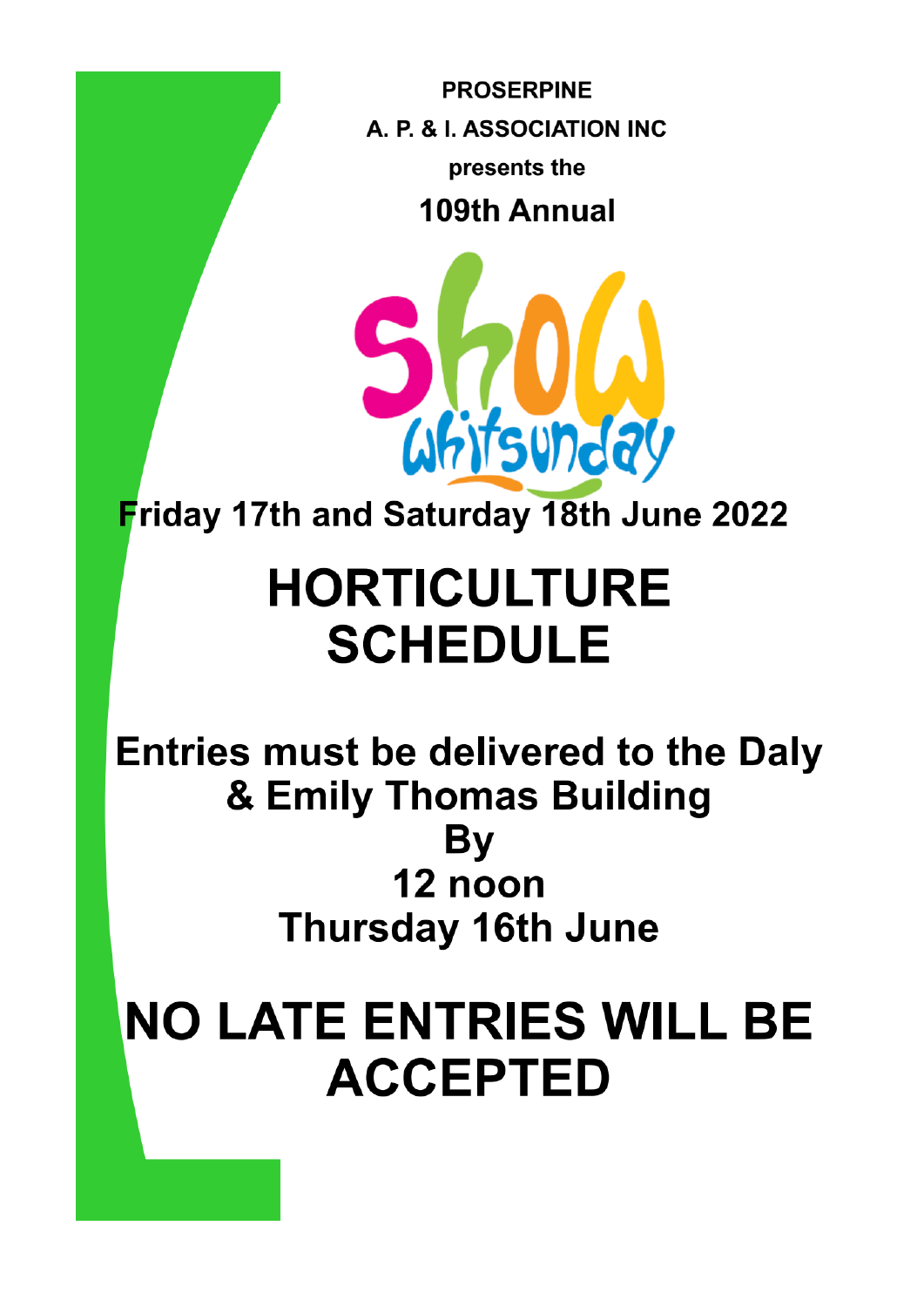## **COVID SAFE REQUIREMENTS PLEASE READ CAREFULLY**

### **If you have any questions, please contact Sue on 0458451126 or email reception@showwhitsunday.com.au**

• **All exhibitors and travelling companions must purchase exhibitor entry tickets online if you are not a member of the Proserpine Agricultural, Pastoral & Industrial Assoc. Inc.**

**They can be purchased at , or purchased from the show office before close of business MONDAY 13th June 2022. A list of opening times for the show office is below.**

**\* All exhibitors must QR Code in at the entrance to the showgrounds.**

- **If you are staying at the grounds for more than one day, you must QR Code in each day. (QR Codes will be set up around the showgrounds for your convenience)**
- **All exhibitors and travelling companions must maintain a 1.5 metre distance from other persons at all times. If you cannot do so, please wear a mask.**
- **Hand Sanitiser will be available at the entrance to the Daly & Emily Thomas building and around the grounds.**
- **Camping fees must be paid and a camping permit must be displayed n your vehicle at all times.**
- **Exhibitors, show officials and approved persons ONLY will be allowed to stay at the showgrounds from Thursday 16th June to Sunday 19th June. There will be no camping available for travellers.**

**The committee of the Proserpine A P & I Assoc has done an incredible amount of work and gone to a great deal of extra effort and expense to run a safe and successful show in 2022, and we thank you for your co-operation.**

**SHOW OFFICE OPENING HOURS - 9am to 5pm Monday 6th June Wednesday 7th June Friday 8th June Monday 13th June Tuesday 14th June Wednesday 15th June Thursday 16th June**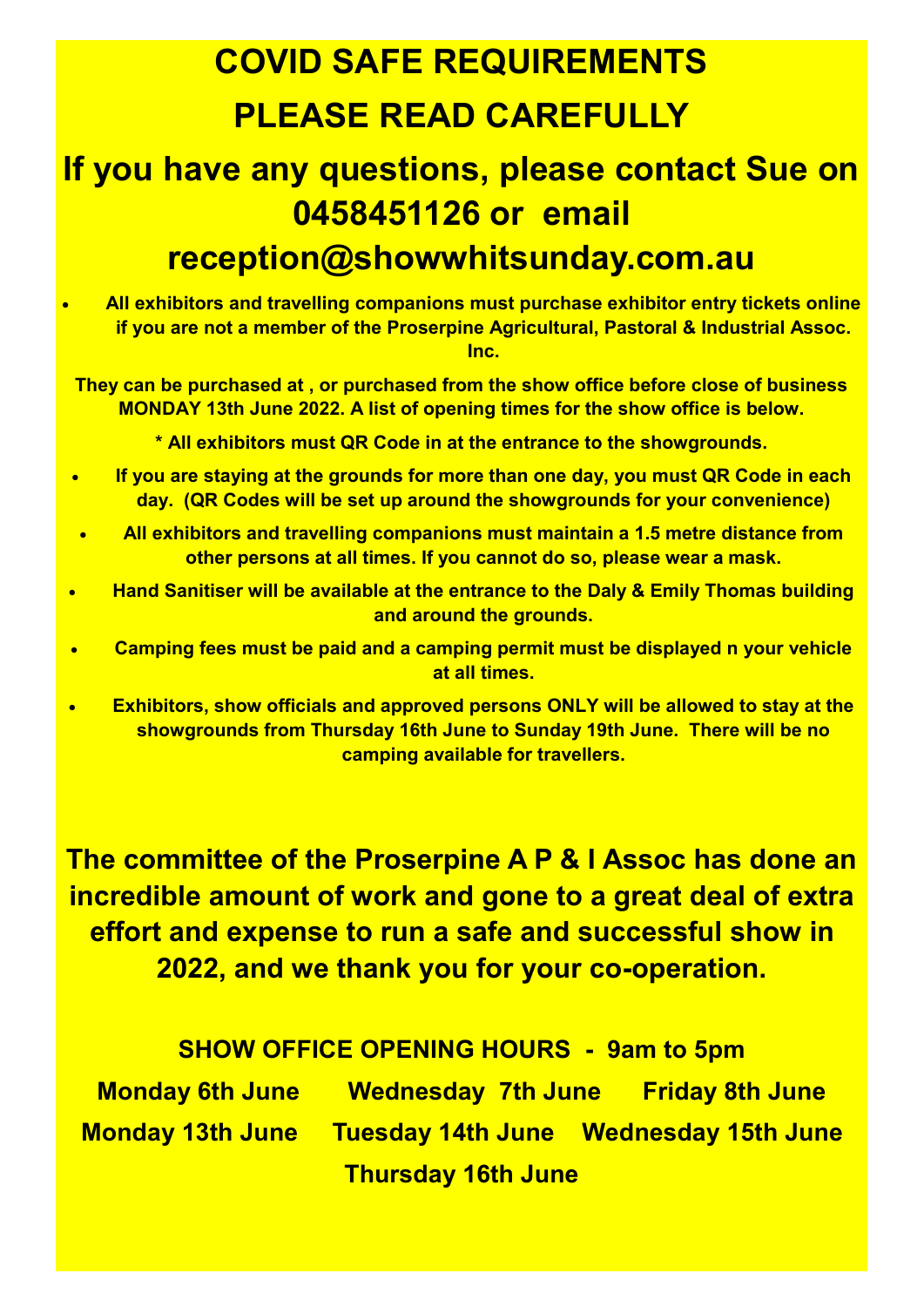#### **ENTRIES CLOSE FOR THE HORTICULTURE OPEN SECTION ON THURSDAY 16TH JUNE 2022 BY 12.00 NOON**

**Exhibits to be lodged at the Daly & Emily Thomas Pavilion OPEN SECTION ENTRY FEE:- \$2.00 inc GST MAXIMUM FEES FOR THIS SECTION: \$12.00 CLASS PRIZES: FIRST - \$7.00 SECOND - \$3.00**

**PLEASE NOTE: Second prize only awarded when there are 3 or more entries in a class**

### **HORTICULTURE CONDITIONS OF ENTRY**

| HURTIGULTURE GONDITIONS OF ENTRY                                                                                                                                                                                                                                               |
|--------------------------------------------------------------------------------------------------------------------------------------------------------------------------------------------------------------------------------------------------------------------------------|
| * All exhibits must be grown by the exhibitor                                                                                                                                                                                                                                  |
| * Pot culture exhibits, including Orchids, must be the property of the<br>exhibitor or an immediate family member. The exhibit must have been in<br>the possession of and been nutriented by him/her for at least 3 months<br>prior to the show.                               |
| * No commercially grown product will be accepted                                                                                                                                                                                                                               |
| * All exhibits should be free of leaf shine etc. All exhibits should be fresh<br>and free of insect infestation, diseases and blemishes. Trimming of dead<br>leaves is recommended.                                                                                            |
| * All exhibits, except potted entries are to be shown in containers supplied<br>by the Proserpine A P & I Association except where otherwise specified in<br>the schedule. No points will be awarded for vases and bowls. Provisions for<br>hanging baskets will be available. |
| * Foliage natural to exhibited blooms should be removed                                                                                                                                                                                                                        |
| * Plants that have won at previous shows may be re-entered after a 2 year<br>period.                                                                                                                                                                                           |
| * Unfortunately, we will not be able to deliver cut flowers to the Proserpine<br>Nursing Home this year due to health regulations. If not collected by the<br>exhibitor, they will be disposed of.                                                                             |
| * With respect to the exhibits, all care will be taken, but no responsibility<br>will be accepted for any damage or loss by the Proserpine A P & I<br>Association and/or it's agents.                                                                                          |
| <b>Judging Criteria</b><br>* Perfection of Flowers<br>* Straightness of Stem<br><b>Free from Insect Infestation</b>                                                                                                                                                            |
| <b>Collection classes also judged upon</b><br>* Quality not quantity<br>* Freshness<br>* Variety                                                                                                                                                                               |
| Entry fees are inclusive of GST<br>PLEASE NOTE: Where a donation of a prize is made to the Association, they<br>may replace the advertised prize money in chosen classes<br>PLEASE NOTE: The judge reserves the right to award no prize listed if the quality and/or quanti-   |
|                                                                                                                                                                                                                                                                                |

**ty of the exhibit is inadequate**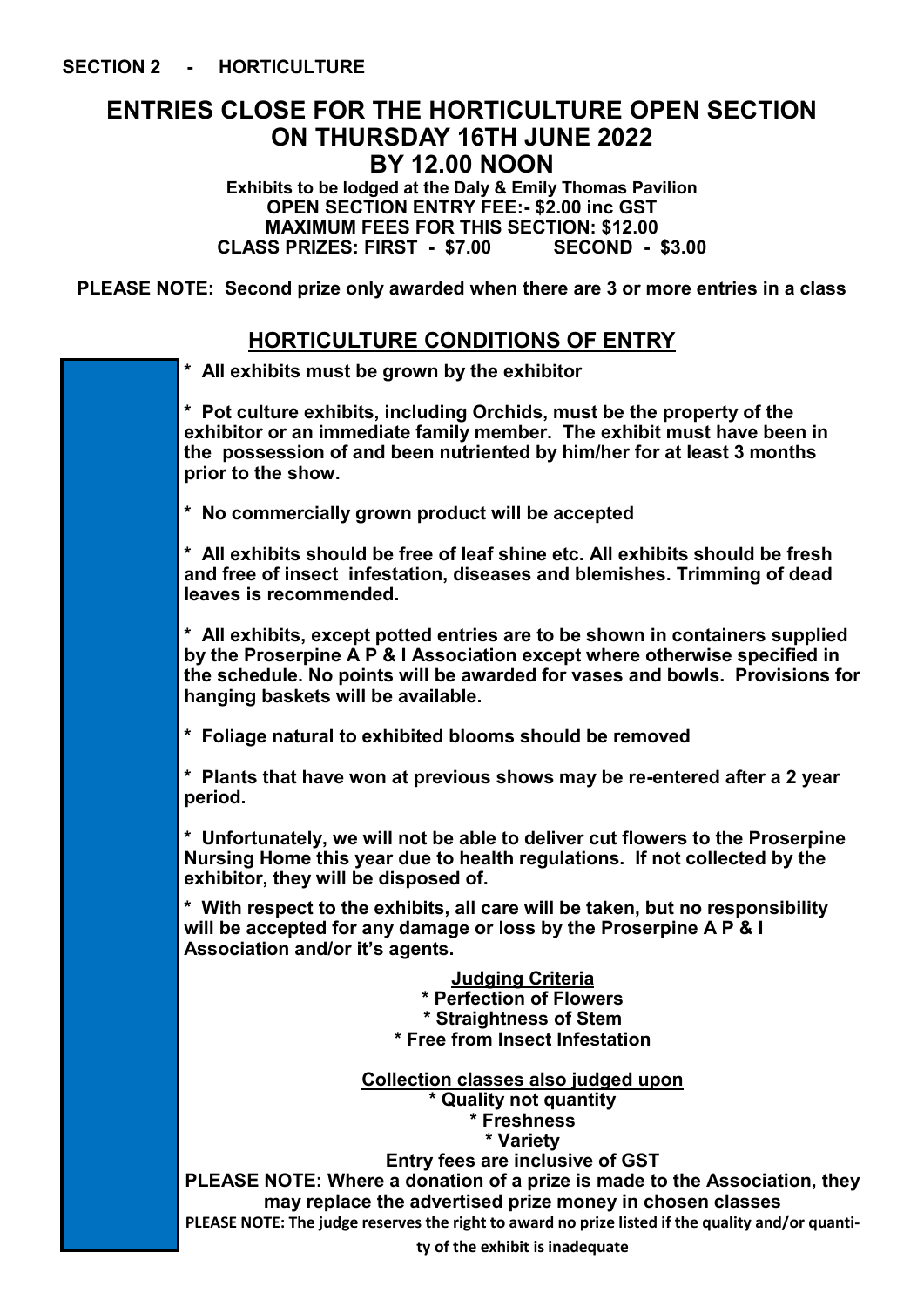#### **ORCHIDS**

- **1. Phalaenopsis Orchid**
- **2. Vanda**
- **3. Cattleya**
- **4. Dendrobium Orchid Species or Hybrid**
- **5. Any other orchid**

#### **SASH Champion Orchid of Show ' DALY THOMAS MEMORIAL TROPHY'**

#### **GERBERAS**

- **6. One Specimen of Any Shade**
- **7. Best Collection**

#### **SASH Champion Gerbera of Show**

#### **CUT BLOOMS**

- **8. One Lily**
- **9. Unusual Flower**
- **10. One Cut Cattleya Orchid**
- **11. Collection of Native Flowers**
- **12. Collection of Mixed Cut Flowers** (No orchids)
- **13. Collection of Cut Flowers**  (Same Variety)
- **14. One spray of Orchid flower**  (Any Variety)
- **15. One stem of flowering shrub**  (Creeper or any other)
- **16. Collection of Tropical Flowers**

#### **SASH**

#### **Champion Cut Bloom of Show**

#### **ROSES**

- **17. One Rose (Any colour)**
- **18. Two Roses (Any Colour)**
- **19. Three Roses (Any Colour)**
- **20. Collection of Roses (Any variety)**

#### **SASH**

**Champion Rose of Show**

#### **'MARY DANCE MEMORIAL TROPHY'**

**Donated by The Rogers Family**

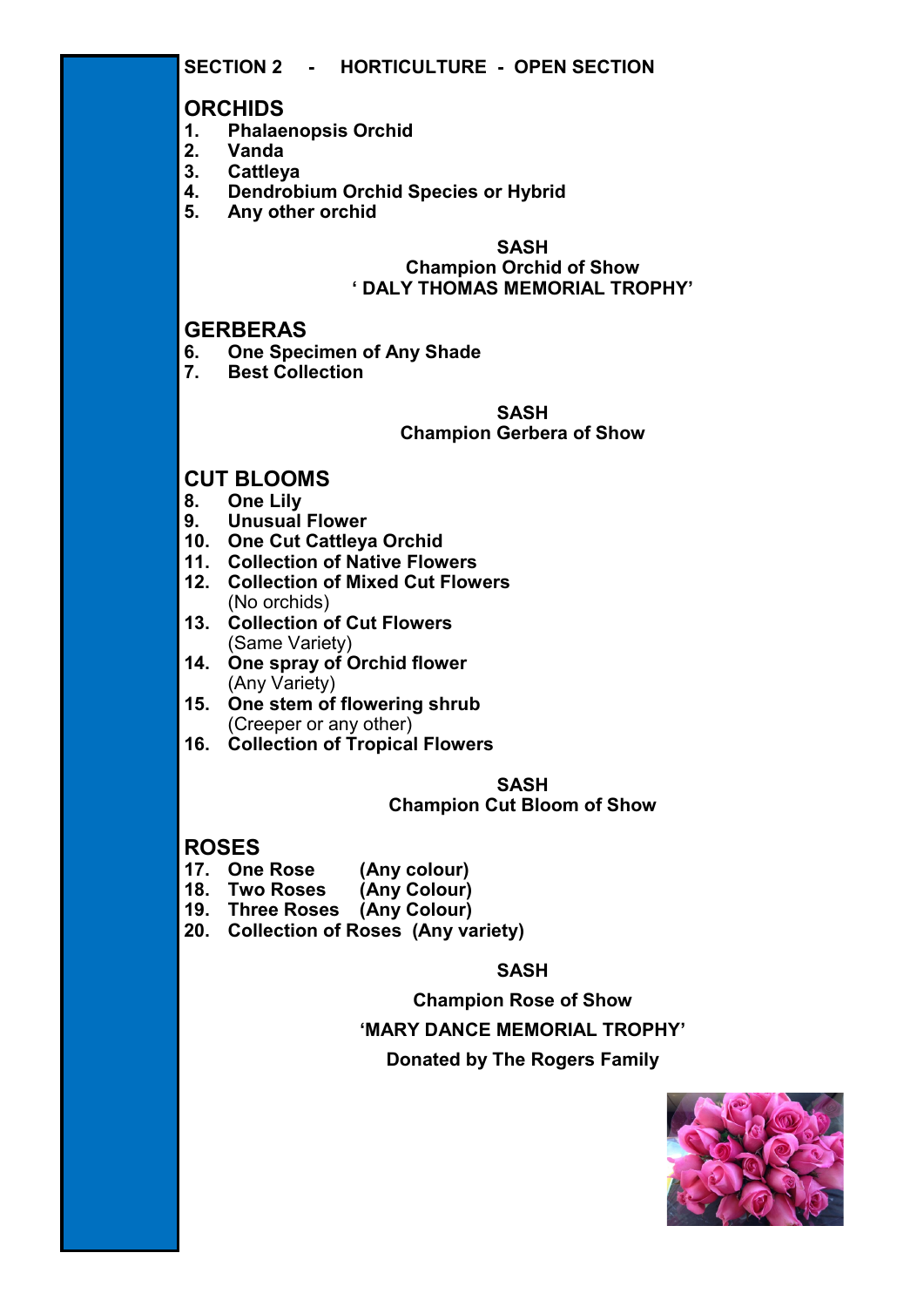#### **PLANT IN A POT OR BASKET**

- **21. One Foliage Plant**
- **22. Croton**
- **23. African Violet in bloom**
- **24. One Alocasia**
- **25. One plant in flower (Excludes orchids)**
- **26. Maidenhair Fern**
- **27. Unusual Plant**
- **28. Any other Fern**
- **29. Begonia (Any type)**

- **30. Anthurium in Bloom**
- **31. Specimen Bromeliad**
- **32. Single Bromeliad In Pot**
- **33. Succulents or Cacti (1 plant per pot)**
- **34. Zygo Cacti**
- **35. Caladiums (Any Variety)**
- **36. Bonsai**
- **37. Miniature Garden**
- **38. Tillandsia**

**SASH Champion Plant in a Pot or Basket of Show**

> **SASH Most Successful Exhibitor**

#### **SECTION 2 - HORTICULTURE - JUNIOR SECTION**

**JUNIOR SECTION ENTRY FEE:- \$1.00 inc GST MAXIMUM FEES FOR THIS SECTION: \$6.00 CLASS PRIZES: FIRST - \$5.00 SECOND - \$3.00**

**39. Miniature Garden (Under 12 years) 40. Miniature Garden (Under 6 Years)**